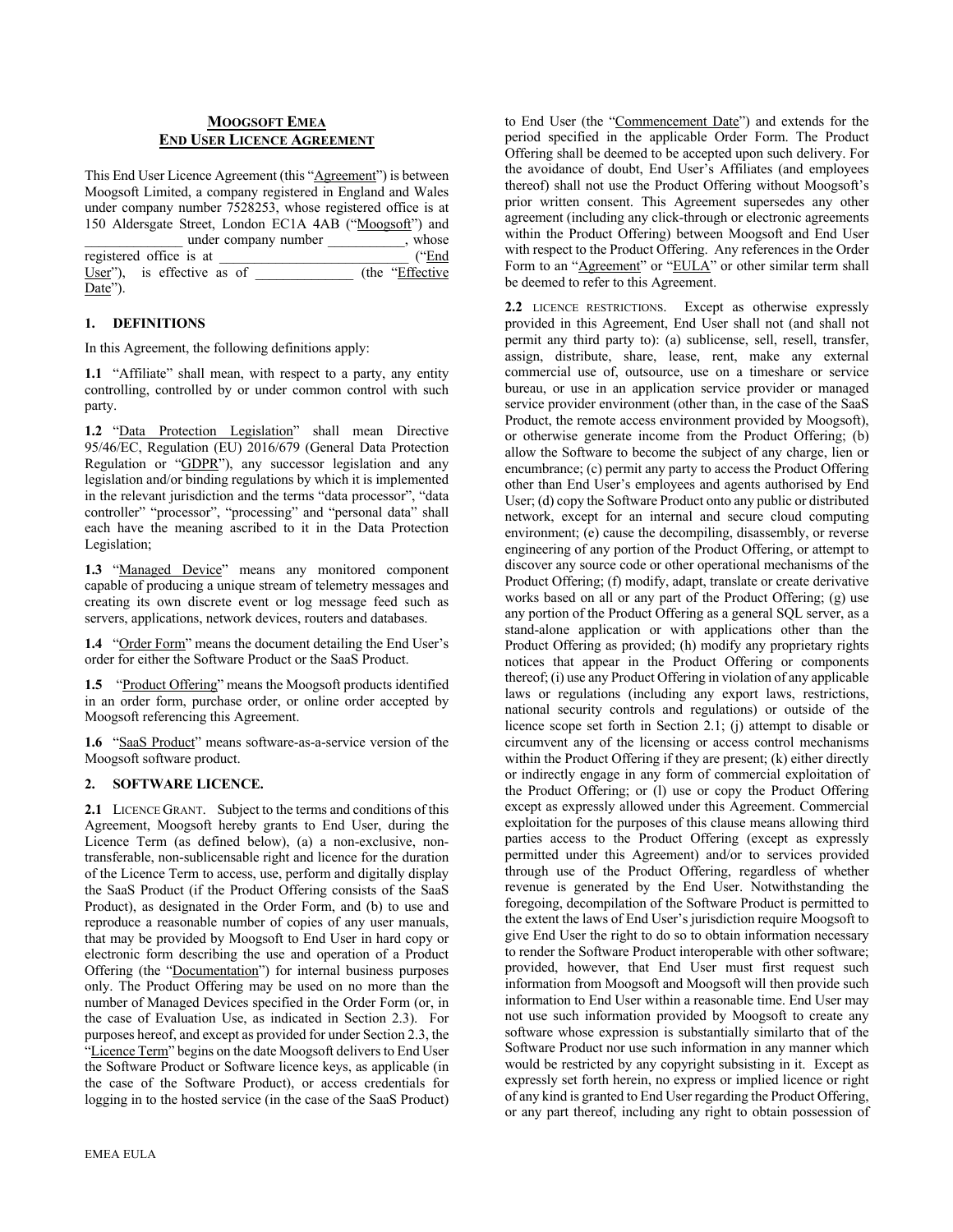any source code relating to the Product Offering. End User acknowledges that the Licence is subject to compliance with any and all applicable United States, UK and international laws, regulations, or orders relating to the export of computer software or related know-how ("Export Laws"). The End User agrees that the Product Offering will not be shipped, transferred, exported, or re-exported into any country or used in any manner prohibited by the Export Laws. In addition, if the Product Offering is identified as export controlled items under the Export Laws, the End User represents and warrants that it is not a citizen of, or otherwise located within, an embargoed nation and that it is not otherwise prohibited under the Export Laws from receiving the Product Offering.

**2.3** PROOF OF CONCEPT AND EVALUATION USE. If End User downloads or accesses the Product Offering pursuant to a proof of concept or evaluation ("Evaluation Use"), then the terms of this Section 2.3 shall apply. Evaluation Use shall include use of any beta or non-production SaaS Product. Moogsoft may provide a licence for Evaluation Use for a fee or at no charge to End User, as mutually agreed between Moogsoft and End User. The licence term for Evaluation Use is for the period enabled by the licence key for the Product Offering provided by Moogsoft or as specified in writing in an Order Document "The Evaluation Period". Moogsoft shall have the right to downgrade, limit or otherwise modify the Product Offering provided for Evaluation Use at any time without notice, and no warranty, indemnity, Maintenance or Support obligations of Moogsoft will apply to Evaluation Use. End User's use of the Product Offering shall be limited to the number and type of licences indicated by Moogsoft in writing prior to End User downloading or accessing the Product Offering. End User may use the Product Offering solely for the internal purpose of evaluating and testing the Product Offering for suitability with the End User's application and shall not make available the Product Offering to any third party other than in accordance with this Agreement. Moogsoft has the right to immediately revoke and terminate End User's right to use the Product Offering for Evaluation Use at any time. To the extent that End User invents or develops any intellectual property in connection with using, testing or evaluating the Product Offering, those Intellectual Property Rights shall be owned by (and End User hereby assigns such rights to) Moogsoft. At the end of the Evaluation Period, End User shall cease use of, de-install and delete the Product Offering, destroy or return the Documentation and return the hardware, if applicable. End User shall provide Moogsoft with prompt, written notice certifying that the Product Offering has been removed, returned and / or destroyed and Moogsoft may choose to verify this fact at its sole discretion. End User represents and warrants that: (a) End User has not previously evaluated the relevant Product Offering, and (b) End User will not attempt to, by any means, evaluate the Product Offering again without payment. End User agrees that violation of this provision or this Agreement may subject End User to monetary penalties, including payment of all applicable fees as though the Product Offering were licensed for payment.

**2.4** UNAUTHORISED USE. Moogsoft will provide End User with unique usernames and passwords to enable access to the SaaS Product (including any beta or non-production SaaS Product) pursuant to this Agreement. Each username and password may only be used to access the SaaS Product during one (1) concurrent login session. End User will ensure that each username and password will be used only by one (1) authorised employee or

agent of End User. End User shall notify Moogsoft promptly of any unauthorised use of any password or account or any other known or suspected breach of security or misuse of the Product Offering. End User is responsible for use of the Product Offering by any and all employees and other users that it allows to access the Product Offering.

**2.5** ACCEPTABLE USE. You are responsible for your use of the services provided through use of the Product Offering, and for any use of your Account. When you use such services, you agree that you will not: (a) violate this Agreement or any Moogsoft rules regarding use of the Services; (b) violate any applicable local, national or international law or regulation; (c) breach any agreements you enter into with any third parties; (d) violate, infringe, or misappropriate other people's intellectual property, privacy, publicity, or other legal rights; (e) engage in any behavior that is abusive, harassing, indecent, profane, obscene, hateful or otherwise objectionable; (f) stalk, harass, or harm another individual; (g) impersonate any person or entity or perform any other similar fraudulent activity; (h) use any means to scrape or crawl any Web pages or Content contained in the Websites; (i) knowingly transmit any data, send or upload any material that contains viruses, Trojan horses, worms, time-bombs, keystroke loggers, spyware, adware or any other harmful programs or similar computer code designed to adversely affect the operation of any computer software or hardware; (j) attempt to circumvent any technological measure implemented by Moogsoft or any of Moogsoft's providers or any other third party to protect the Websites or Apps; to the extent permitted by applicable law, attempt to decipher, decompile, disassemble, or reverse engineer any of the software used to provide the Websites or Apps; or (k) advocate, encourage, or assist any third party in doing any of the foregoing.

2.6 SUPPORT AND MAINTENANCE. "Support" is defined as the responsibilities with respect to the Product Offering as set forth in Moogsoft's standard maintenance and support addendum which can be found at www.moogsoft.com/support ("Support Addendum"). "Maintenance" means the provision of error corrections, bug fixes, new releases, updates, product extensions and enhancements with respect to the Product Offering, in each case as made generally commercially available by Moogsoft in its sole discretion, but excluding new products that are subject to a new licence fee, as determined by Moogsoft in its sole discretion. Subject to End User's payment of the fees as described herein, Moogsoft will (a) provide Maintenance and Support for the Product Offering in accordance with the Support Addendum, and (b) solely if End User has purchased access to the SaaS Product, make the SaaS Product available to End User in accordance with the availability and security terms as set out in the Support Addendum. For annual or multi-year licences for the Product Offering (as set forth in an Order Form), the fees for Maintenance and Support are included in the fees for the Product Offering set forth in the Order Form. Moogsoft may discontinue Maintenance and Support at any time without notice, provided that it will continue to honor previously-purchased Maintenance and Support plans until the end of their current term. Notwithstanding anything herein to the contrary, if End User receives Support from an authorised partner of Moogsoft ("Partner"), then the support terms agreed upon by End User and such Partner shall govern in lieu of those set forth in the Support Addendum and Moogsoft shall have no support obligations to End User.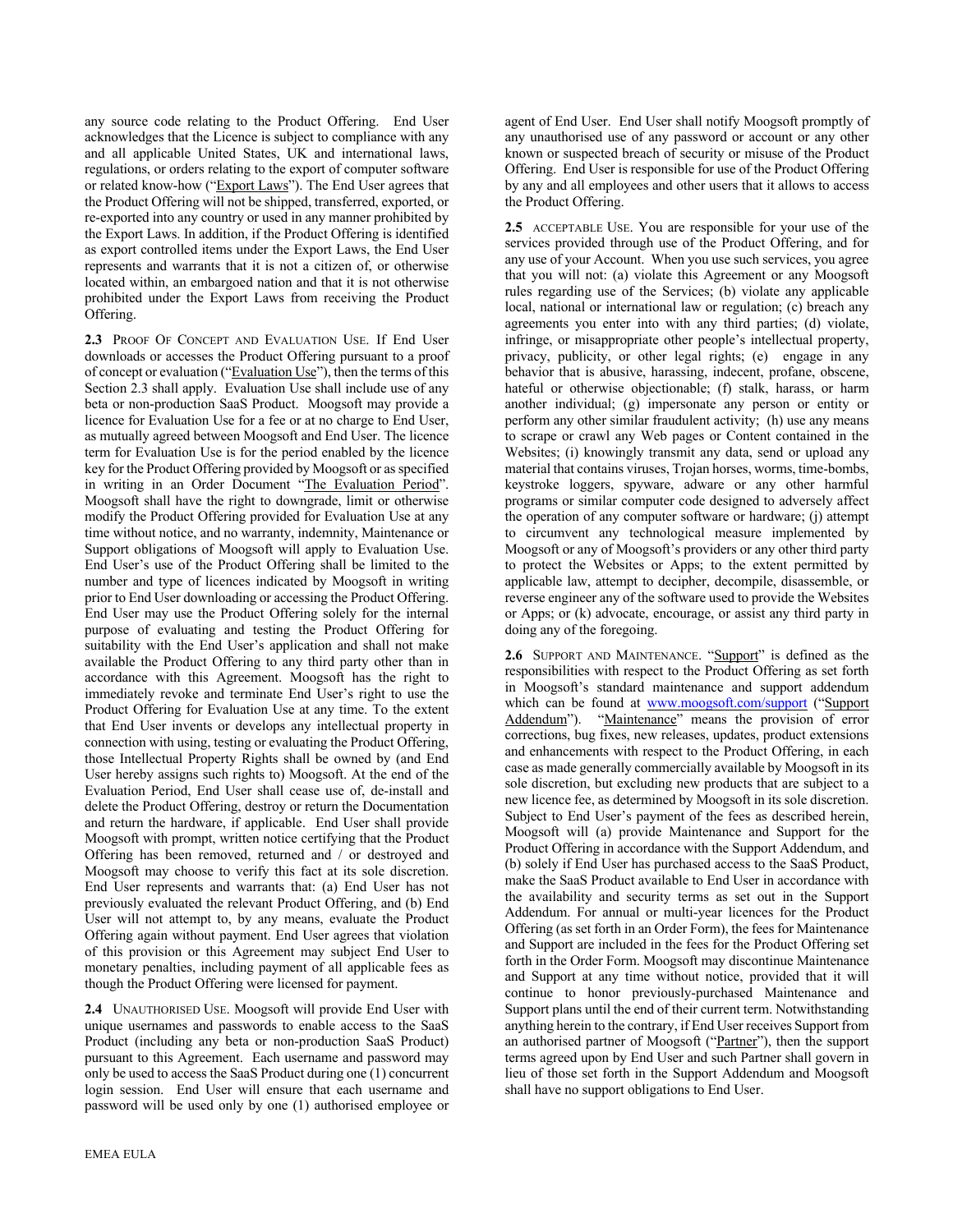**2.7** PROFESSIONAL SERVICES. Subject to the terms hereof (including payment of any applicable fees set forth in the Order Form), Moogsoft shall use commercially reasonable efforts to provide the training, enablement and/or other services ("Professional Services") described in an Order Form (or mutually-agreed statement of work ("SOW") referencing this Agreement), if any. If not used, pre-purchased Professional Services expire twelve (12) months after the date purchased. End User agrees to provide reasonable cooperation and information as necessary to permit Moogsoft to perform the Professional Services. End User will reimburse Moogsoft for reasonable travel and expenses incurred in connection with the Professional Services (if any) by the Invoice Due Date (as defined below). Unless otherwise agreed between the parties, Professional Services on End User's premises will be performed on consecutive business days, excluding holidays and weekends. One workday is equal to eight (8) hours; work on weekends or holidays equals one and a half (1.5) workdays. If End User cancels any scheduled, on-site Professional Services less than five (5) business days before the start date of such Professional Services, then Moogsoft will deduct from End User's account the amount of Professional Services that were scheduled in any of the five (5) days following the date of cancellation, and End User will fully reimburse Moogsoft for any reasonable travel and expenses incurred by Moogsoft for such Professional Services (and for any Professional Services rescheduled by End User) for which Moogsoft is unable to obtain a refund. During the Term and for a period of twelve (12) months thereafter, without Moogsoft's prior written approval, End User will not solicit for employment or consultancy any Moogsoft's employees who participated in the performance of Professional Services.

#### **3. FEES**.

**3.1** PRICING. End User will be invoiced for those amounts and at those prices set forth in an Order Form in an invoice separately issued by Moogsoft or as part of the online ordering process (an "Invoice"). Fees do not include any customisation of the Product Offering (nor support for any such customisations, unless otherwise agreed in writing). If End User's usage of the Product Offering is in excess of those amounts set forth in the Order Form, End User will be billed for those overages at a pro-rated amount for the remainder of the Term, based on Moogsoft's then-current standard pricing. If Moogsoft believes in good faith that End User's usage of the Product Offering exceeds that set forth on the applicable Order Form, End User agrees to allow Moogsoft to audit End User's use of the Product Offering (not more frequently than twice per calendar year), upon at least twenty-four (24) hours' notice, to determine the actual use of any and all Product Offering, using a commercially reasonable auditing procedure. If the End User is found to be using the Product Offering in excess of that specified in the applicable Order Form, the End User shall pay Moogsoft's costs for conducting the audit and any additional fees that are found to be due as a result of such audit. This clause shall survive the termination of this Agreement and shall continue for a period of twelve (12) months following expiry or termination of this Agreement.

**3.2** PAYMENTS. If End User purchases the Product Offering by submitting an Order Form, End User will be required to submit payment card information and will be charged at the time of purchase in order to complete the purchase or if payment is not made at time of purchase. If End User submits an Order Form,

End User shall pay Invoices within thirty (30) days of the invoice date (the "Invoice Due Date"). All payment obligations are noncancellable and all amounts paid are non-refundable, except (a) for amounts paid in error that are not actually due under this Agreement, and (b) as set forth in Sections 7 and 8.1. The fees paid by End User are exclusive of all taxes, levies, or duties imposed by relevant taxing authorities, if any, and End User shall be responsible for payment of all such taxes, including for the avoidance of doubt, Value Added Tax (" $\sqrt{A(T)}$ ") or any other applicable sales taxes, levies or duties excluding taxes based on Moogsoft's income. End User represents and warrants that the billing and contact information, including any payment card information, provided to Moogsoft is complete and accurate, and Moogsoft shall have no responsibility for any Invoices that are not received or for payment card charges not successfully processed due to inaccurate or missing information provided by End User. End User shall pay interest on all payments not received by Invoice Due Date at a rate of two per cent (2%) above the base rate from time to time of Barclays Bank plc accruing on a daily basis from (and including) the due date up to (but excluding) the date of actual payment). Alternatively, at Moogsoft's discretion, Moogsoft may charge interest under the Late Payment of Commercial Debts Regulations 2013. Following written notice to End User, Moogsoft shall be entitled to terminate or suspend End User's access to the Product Offering if payments are not received within thirty (30) days of the Invoice Due Date. Notwithstanding anything herein to the contrary, if End User makes its payments pursuant to this Agreement to a Partner, then the payment terms agreed upon by End User and such Partner shall govern to the extent anything in this Section 3 conflicts with such Partner payment terms.

#### **4. CONFIDENTIALITY**

4.1 SCOPE AND RESTRICTIONS. "Confidential Information" means all information of a party ("Disclosing Party") disclosed to the other party ("Receiving Party") that is designated in writing or identified as confidential at the time of disclosure or should be reasonably known by the Receiving Party to be confidential due to the nature of the information disclosed and the circumstances surrounding the disclosure. The terms of this Agreement, any Documentation, the Software Product, source codes, logins, passwords and other access codes and any and all information regarding Moogsoft's business, products and services are the Confidential Information of Moogsoft. The Receiving Party will: (a) not use the Disclosing Party's Confidential Information for any purpose outside of this Agreement; (b) not disclose such Confidential Information to any person or entity, other than its employees, consultants, agents and professional advisers who have a "need to know" for the Receiving Party to exercise its rights or perform its obligations hereunder, provided that such employees, consultants, and agents are bound by agreements or, in the case of professional advisers, ethical duties respecting such Confidential Information in accordance with the terms of this Section 4; and (c) use reasonable measures to protect the confidentiality of such Confidential Information. If the Receiving Party is required by applicable law or court order to make any disclosure of such Confidential Information, it will first give written notice of such requirement to the Disclosing Party, and, to the extent within its control, permit the Disclosing Party to intervene in any relevant proceedings to protect its interests in its Confidential Information, and provide full cooperation to the Disclosing Party in seeking to obtain such protection. Further,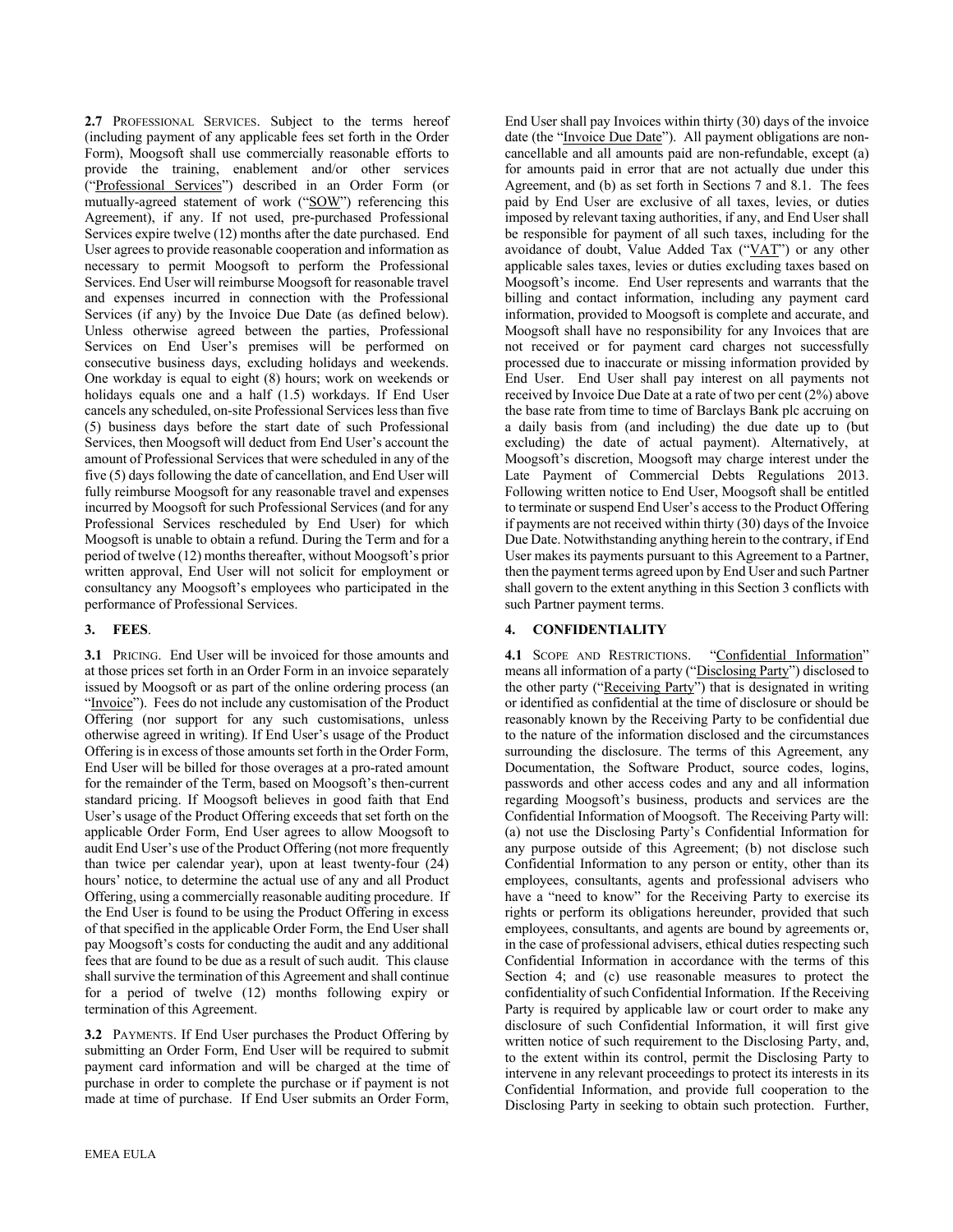this Section 4 will not apply to information that the Receiving Party can document: (i) was rightfully in its possession or known to it prior to receipt; (ii) is or has become public knowledge or publicly available through no fault of the Receiving Party; (iii) is rightfully obtained by the Receiving Party from a third party without breach of any confidentiality obligation; or (iv) is independently developed by employees of the Receiving Party who had no access to such information.

**5. PROPRIETARY RIGHTS**. Moogsoft and its suppliers own and shall retain all proprietary rights, including all copyright, patent, trade secret, trademark and all other intellectual property rights, in and to the Product Offering, any error corrections, bug fixes, new releases, updates, product extensions and enhancements, and the results of any Professional Services ("Intellectual Property Rights"). Any rights not expressly granted by Moogsoft in this Agreement are reserved by Moogsoft and its suppliers. Moogsoft may implement updates to its Intellectual Property Rights at any time including in the course of or as a result of providing the Product Offering, Support and Maintenance and Professional Services to End User (including the demonstration of Product Offering to the End User). End User acknowledges that the rights granted under this Agreement do not provide End User with title to or ownership of the Product Offering. Certain software code incorporated into or distributed with the Product Offering may be licensed by third parties under various "open-source" or "public-source" software licences (collectively, the "Open Source" Software"). Notwithstanding anything to the contrary in this Agreement, the Open Source Software is not subject to this Agreement and instead is separately licensed pursuant to the terms and conditions of their respective open-source software licences, either attached to this Agreement, reproduced in the appropriate readme file, or available on the Moogsoft web site at docs.moogsoft.com/en/open-source-licenses.html. End User agrees to comply with the terms and conditions of such Open Source Software licence agreements.

#### **6. DATA PROTECTION**.

**6.1** PRIVACY POLICY. Moogsoft uses, discloses, collects and protects this information as described in its Privacy Policy, the then-current version of which is available at: https://www.moogsoft.com/legal-information/moogsoft-websiteprivacy-policy/ and is incorporated by reference herein. Moogsoft's Product Offering collects data that relates to the performance, health and availability of the End User's IT infrastructure.

**6.2** DATA PROCESSING. To the extent that Moogsoft processes personal data about any living individual ("End User Personal Data") in the course of providing the Software, Support or Professional Services, it will do so only as a data processor acting on behalf of End User (as data controller) and in accordance with the requirements of this Agreement.

**6.3** END USER'S COMPLIANCE WITH PRIVACY LAWS. End User will not configure the Product Offering to collect any personallyidentifiable information or payment information ("Personal Data") without Moogsoft's prior written approval. Without prejudice to the aforesaid, End User agrees to only control and/or process any personal data it receives, collects, views, accesses, hosts, either from Moogsoft's Product Offering or from any other third parties, in compliance with Data Protection Legislation and

any applicable regulations thereto (hereinafter jointly the "Laws"). End User guarantees to have put adequate technical and organizational measures in place in order to comply with the Laws, not to export any personal data outside of the European Economic Area ("EEA"), to enter into the required data protection agreements with any third parties. End User will indemnify Moogsoft in full and reimburse any costs and expenses (including but not limited to any attorney fees and legal costs) that Moogsoft may incur relating to any breach of the foregoing and in case Moogsoft is subject to any claim, action or litigation following End User's non-compliance with the Laws.

**6.4** MOOGSOFT'S COMPLIANCE. Moogsoft will process the End User Personal Data in accordance with End User's lawful instructions under Data Protection Legislation and will not (a) assume any responsibility for determining the purposes for which and the manner in which the End User Personal Data is processed or (b) process the End User Personal Data for its own purposes other than in a manner which is consistent with its rights and obligations under this Agreement.

**6.5** WARRANTY. End User warrants, represents and undertakes to Moogsoft that: (a) it is not aware of any circumstances likely to give rise to breach of Data Protection Legislation in the future; and (b) it shall be responsible for ensuring that, for the purposes of compliance with Data Protection Legislation, all data subjects relating to the Data shall give or have given their valid consent to the processing, collection, transfer outside of the EEA and storage of their Data by the parties as anticipated this Agreement.

**6.6** SECURITY. Moogsoft will have in place and maintain throughout the Term appropriate technical and organisational measures against accidental or unauthorised destruction, loss, alteration or disclosure of the End User Personal Data, and adequate security programmes and procedures to ensure that unauthorised persons will not have access to any equipment used to process the End User Personal Data.

**6.7** SUBPROCESSING. End User authorises Moogsoft to subcontract processing of End User Personal Data under this Agreement to a third party provided that: (a) Moogsoft provides End User with reasonable prior notice of any such subcontracting; (b) Moogsoft flows down its obligations under this Section to protect the End User Personal Data in full to any subcontractor it appoints, such that the data processing terms of the subcontract are no less onerous than the data processing terms set out in this Section; and (c) Moogsoft will remain fully liable to End User for the acts, errors and omissions of any subcontractor it appoints to process the End User Personal Data.

**6.8** ADEQUACY. Moogsoft may export End User Personal Data to any part of the world in connection with its performance of this Agreement and will at all times provide an equivalent level of protection to that provided under this Section 6 for End User Personal Data that it processes on behalf of End User.

**6.9** COOPERATION. Moogsoft will provide all assistance reasonably required by End User (at End User's expense) to enable End User to respond to, comply with or otherwise resolve any request, question or complaint received by End User from (a) any living individual whose End User Personal Data is processed by Moogsoft on behalf of End User or (b) any applicable data protection authority.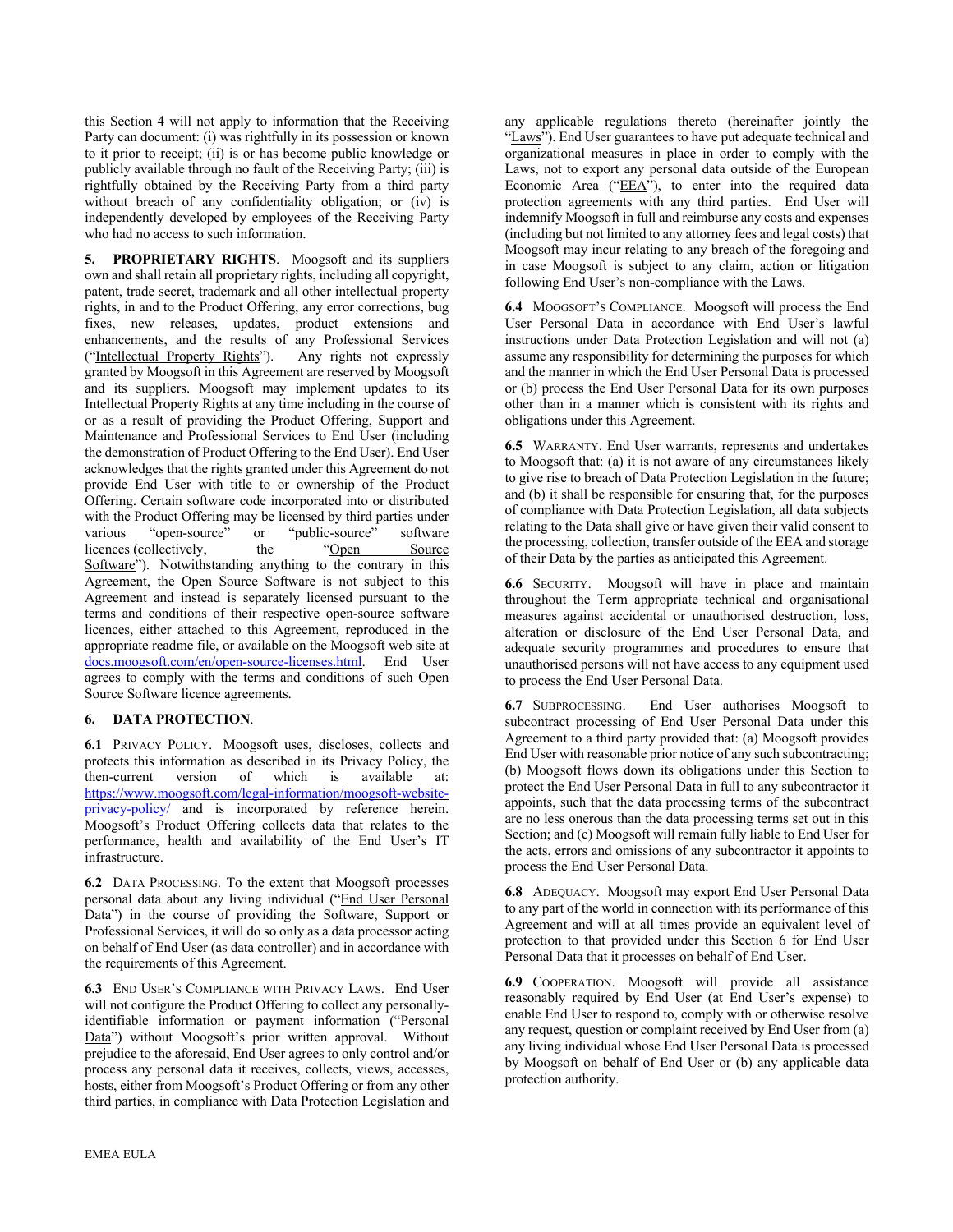**7. TERM AND TERMINATION**. The initial term of this Agreement begins on the Effective Date and extends for the period specified in the Order Form (or if the Product Offering is provided for Evaluation Use, for the Term specified in Section 2.3 hereof) (unless earlier terminated, the "Term"). However, this Agreement may be renewed at any time for successive terms by mutual written agreement of the parties (including by execution of an Order Form referencing this Agreement) and each such renewal will be deemed part of the "Term" hereunder. If either party commits a material breach of this Agreement, and such breach has not been cured within thirty (30) days after receipt of written notice thereof, the non-breaching party may terminate this Agreement, except that Moogsoft may immediately terminate this Agreement and/or End User's licence to the Product Offering upon End User's breach of Section 2.2. Upon expiry or termination of this Agreement for any reason, (a) End User shall cease any further use of and destroy any copies of the Software Product and Documentation within End User's possession and control and (b) each Receiving Party will return or destroy, at the Disclosing Party's option, the Disclosing Party's Confidential Information in the Receiving Party's possession or control. All fees that have accrued as of such expiration or termination, and sections 2.2, **Error! Reference source not found.**, 2.3, 2.4, 3, through 7, 8.4 and 9 through 16, will survive any expiry or termination hereof.

#### **8. WARRANTIES**.

**8.1** LIMITED WARRANTY. Moogsoft warrants that (a) with respect to SaaS Product licences, during the Licence Term, or (b) with respect to Software Product licences, during the first thirty (30) days following the date the licence to the Product Offering is purchased, the unmodified Product Offering will, in all material respects, conform to the functionality described in the thencurrent Documentation for the relevant Product Offering version. Moogsoft's sole and exclusive obligation, and End User's sole and exclusive remedy, for a breach of this warranty shall be that Moogsoft shall be required to use commercially reasonable efforts to modify the Product Offering to conform in all material respects to the Documentation, and if Moogsoft is unable to materially restore such functionality within thirty (30) days from the date of written notice of such breach, End User shall be entitled to terminate this Agreement upon written notice and receive a pro-rata refund of the Product Offering licence fees that have been paid in advance for the remainder of the Licence Term for the applicable Product Offering (beginning on the date of termination).

**8.2** LIMITED WARRANTY FOR SERVICES: Moogsoft will provide the Support and Maintenance and Professional Services using reasonable skill and care.

**8.3** NO WARRANTY FOR EVALUATION USE. Moogsoft provides no representations or warranties for any Product Offering provided under a licence for Evaluation Use as described in Section 2.3.

**8.4** WARRANTY DISCLAIMER. EXCEPT AS EXPRESSLY PROVIDED IN THIS SECTION 8, THE SOFTWARE, DOCUMENTATION, MAINTENANCE AND SUPPORT AND PROFESSIONAL SERVICES ARE PROVIDED "AS IS" AND MOOGSOFT EXPRESSLY DISCLAIMS ANY AND ALL OTHER REPRESENTATIONS AND WARRANTIES, EITHER EXPRESS, IMPLIED, STATUTORY, OR OTHERWISE WITH RESPECT THERETO, INCLUDING ANY IMPLIED WARRANTY OF MERCHANTABILITY, FITNESS FOR A PARTICULAR PURPOSE, TITLE, NON-INFRINGEMENT, OR THE CONTINUOUS, UNINTERRUPTED, ERROR-FREE, VIRUS-FREE, OR SECURE ACCESS TO OR OPERATION OF THE SOFTWARE. MOOGSOFT EXPRESSLY DISCLAIMS ANY WARRANTY AS TO THE ACCURACY OR COMPLETENESS OF ANY INFORMATION OR DATA ACCESSED OR USED IN CONNECTION WITH THE SOFTWARE, DOCUMENTATION, MAINTENANCE AND SUPPORT, OR PROFESSIONAL SERVICES.

#### **9. INDEMNITY**.

**9.1** BY MOOGSOFT. Moogsoft agrees to defend, at its expense, End User against any third party claim to the extent such claim alleges that a Product Offering infringes or misappropriates any patent, copyright, trademark or trade secret of a third party, and Moogsoft shall pay all costs and damages finally awarded against End User by a court of competent jurisdiction as a result of any such claim. In the event that the use of a Product Offering is, or in Moogsoft's sole opinion is likely to become, subject to such a claim, Moogsoft, at its option and expense, may (a) replace the applicable Product Offering with functionally equivalent noninfringing technology, (b) obtain a licence for End User's continued use of the applicable Product Offering, or (c) terminate the licence and provide a pro-rata refund of the Product Offering licence fees that have been paid in advance for the remainder of the Licence Term for the applicable Product Offering (beginning on the date of termination). The foregoing indemnification obligation of Moogsoft will not apply: (i) if the Product Offering is modified by End User; (ii) if the Product Offering is combined with other non-Moogsoft products, applications, or processes, but solely to the extent the alleged infringement is caused by such combination; (iii) to any unauthorised use of the Product Offering; or (iv) to any Product Offering licensed for Evaluation Use.. The foregoing shall be End User's sole remedy with respect to any claim of infringement of third party Intellectual Property Rights.

**9.2** BY END USER. End User agrees to defend, at its expense, Moogsoft against any third party claim to the extent such claim arises from End User's breach of Section 2 or End User's negligence or willful misconduct, and End User shall pay all costs and damages finally awarded against Moogsoft by a court of competent jurisdiction as a result of any such claim.

**9.3** INDEMNIFICATION REQUIREMENTS. In connection with any claim for indemnification under this Section 9, the indemnified party must promptly provide the indemnifying party with notice of any claim that the indemnified party believes is within the scope of the obligation to indemnify, provided, however, that the failure to provide such notice shall not relieve the indemnifying party of its obligations under this Section 9, except to the extent that such failure materially prejudices the indemnifying party's defense of such claim. The indemnified party may, at its own expense, assist in the defense if it so chooses, but the indemnifying party shall control the defense and all negotiations relative to the settlement of any such claim. Any settlement intended to bind the indemnified party shall not be final without the indemnified party's written consent, which consent shall not be unreasonably withheld, conditioned or delayed.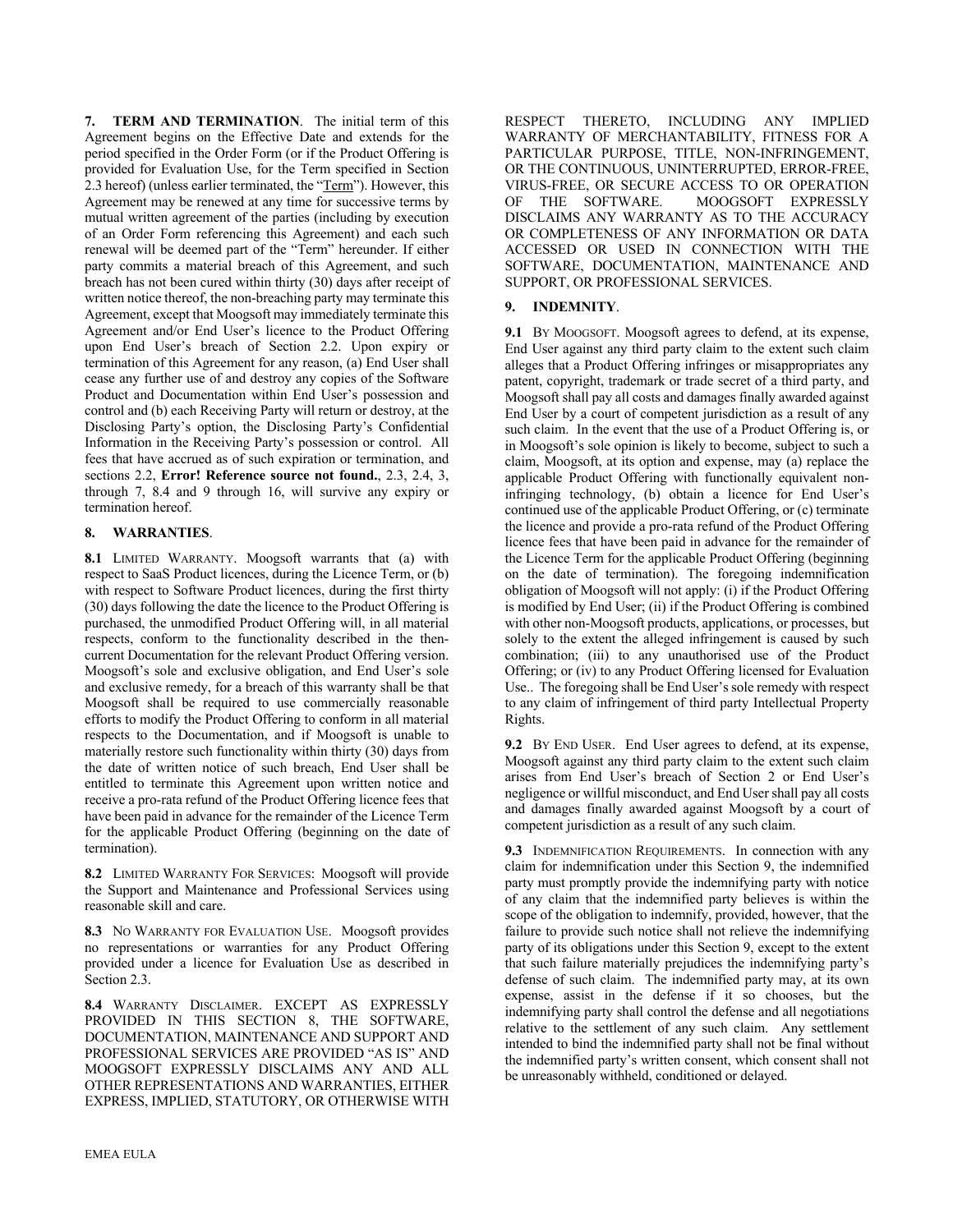**9.4** End User agrees that a breach of this Agreement may not be adequately compensated by damages alone; Moogsoft shall be entitled to seek the remedies of injunction, specific performance or any other equitable relief for any actual, threatened or potential breach.

#### **10. LIMITATION OF LIABILITY.**

**10.1** For the purposes of this section, a "Default" means any act, statement, omission, or negligence on the part of Moogsoft in connection with, or in relation to, the subject matter of an Agreement in respect of which Moogsoft is legally liable to End User, whether in contract or tort. A number of Defaults which together result in, or contribute to, substantially the same loss or damage will be treated as one Default.

**10.2** Circumstances may arise where, because of a Default, End User is entitled to recover damages from Moogsoft. This Section sets out the extent of Moogsoft's liability and End User's sole remedy. (1) Moogsoft will accept unlimited liability for: (a) death or personal injury caused by the negligence of Moogsoft; (b) for physical damage to End User's tangible property resulting from the negligence of Moogsoft. Moogsoft's entire liability for actual damages for any one Default will not in any event, except as provided in item 1 above, exceed, in the case of Licenses other than no-charge Evaluation use, the greater of 75,000 GBP, or 100% of the amount End User paid for the Software Product and/ or SaaS Product of the last Order Form only directly relating to the Default and in the case of Licenses for no-charge Evaluation use, 500 GBP. These limits also apply to Moogsoft's suppliers and developers. They state the maximum for which Moogsoft and such suppliers and developers are collectively responsible.

**10.3** Except for liability referred to in Section 10.2 above, under no circumstances is Moogsoft or any of its suppliers or developers liable for any of the following, even if Moogsoft or they were informed of the possibility of such losses: loss of, or damage to, data and its use (including End User data); special, indirect, incidental, punitive, or consequential loss; or loss of profits, business, revenue, goodwill, or anticipated savings. For purposes of this section the term "loss" includes a partial loss or reduction of value as well as complete or total loss.

**10.4** End User acknowledges that no Partner can increase Moogsoft's obligations under this Agreement nor restrict these Limitations of Liability.

**11. FORCE MAJEURE**. Except for payment obligations, neither party hereto will be liable for defaults or delays due to acts of God, or the public enemy, acts or demands of any government or governmental agency, fires, earthquakes, floods, accidents, or other unforeseeable causes beyond its control and not due to its fault or negligence.

**12. ASSIGNMENT** This Agreement may not be assigned by either party without the prior written approval of the other party and any purported assignment in violation of this section shall be void; provided, however, that either party may assign this Agreement without such written approval in connection with the transfer, directly or indirectly, of more than fifty percent (50%) of such party's outstanding voting securities or of all or substantially all of the assets or business of such party (a "Change in Control"); provided, further, that Moogsoft may assign this Agreement to any of its Affiliates. Upon any assignment of this Agreement by End User in connection with a Change in Control, any licences **13. THIRD PARTY RIGHTS**. This Agreement is made and entered for the sole protection and benefit of the parties hereto, and no other person or entity shall be a direct or indirect beneficiary of, or shall have any right to enforce, any term of this Agreement, whether under the Contracts (Rights of Third Parties) Act 1999 or otherwise.

**14. SEVERANCE.** If any provision of this Agreement is held by a court of competent jurisdiction to be illegal, invalid or unenforceable, such provision will be amended to achieve as nearly as possible the same economic effect of the original provision and the remainder of this Agreement will remain in full force and effect.

**15. ENTIRE AGREEMENT.** This Agreement and its exhibits, together with the Order Form(s) and any statements of work incorporating this Agreement, if applicable, represent the entire agreement between the parties and supersede any previous or contemporaneous oral or written agreements or communications regarding the subject matter of this Agreement.

## **16. GOVERNING LAW AND JURISDICTION**.

**16.1** This Agreement and any issues, disputes or claims (whether contractual or non-contractual) arising out of or in connection with it or its subject matter or formation shall be governed by and construed in accordance with the laws of England.

**16.2** The parties agree that the courts of England and Wales shall have exclusive jurisdiction to settle any dispute or claim (whether contractual or non-contractual) that arises out of or in connection with this Agreement or its subject matter or formation. Notwithstanding the foregoing, Moogsoft may bring proceedings in the courts of any other state which have jurisdiction for reasons other than the parties' choice, for the purpose of seeking: (a) an injunction, order or other non-monetary relief (or its equivalent in such other state); and/or (b) any relief or remedy which, if it (or its equivalent) were granted by the courts of England and Wales would not be enforceable in such other state.

## **17. MISCELLANEOUS**

**17.1** WAIVER AND CUMULATIVE REMEDIES. Failure by either Party to exercise any of its rights under, or to enforce any provision of, this Agreement will not be deemed a waiver or forfeiture of such rights or ability to enforce such provision. The rights and remedies of the parties hereunder will be deemed cumulative and not exclusive of any other right or remedy conferred by this Agreement or by law or equity.

**17.2** The person signing or otherwise accepting this Agreement for End User represents that s/he is duly authorised by all necessary and appropriate corporate action to enter into this Agreement on behalf of End User.

**17.3** CHANGE CONTROL. Any modification to this Agreement must be in writing and signed by a duly authorised agent of both parties. This Agreement shall control over additional or different terms of any purchase order, confirmation, invoice or similar document, even if accepted in writing by both parties, and waivers and amendments to this Agreement shall be effective only if made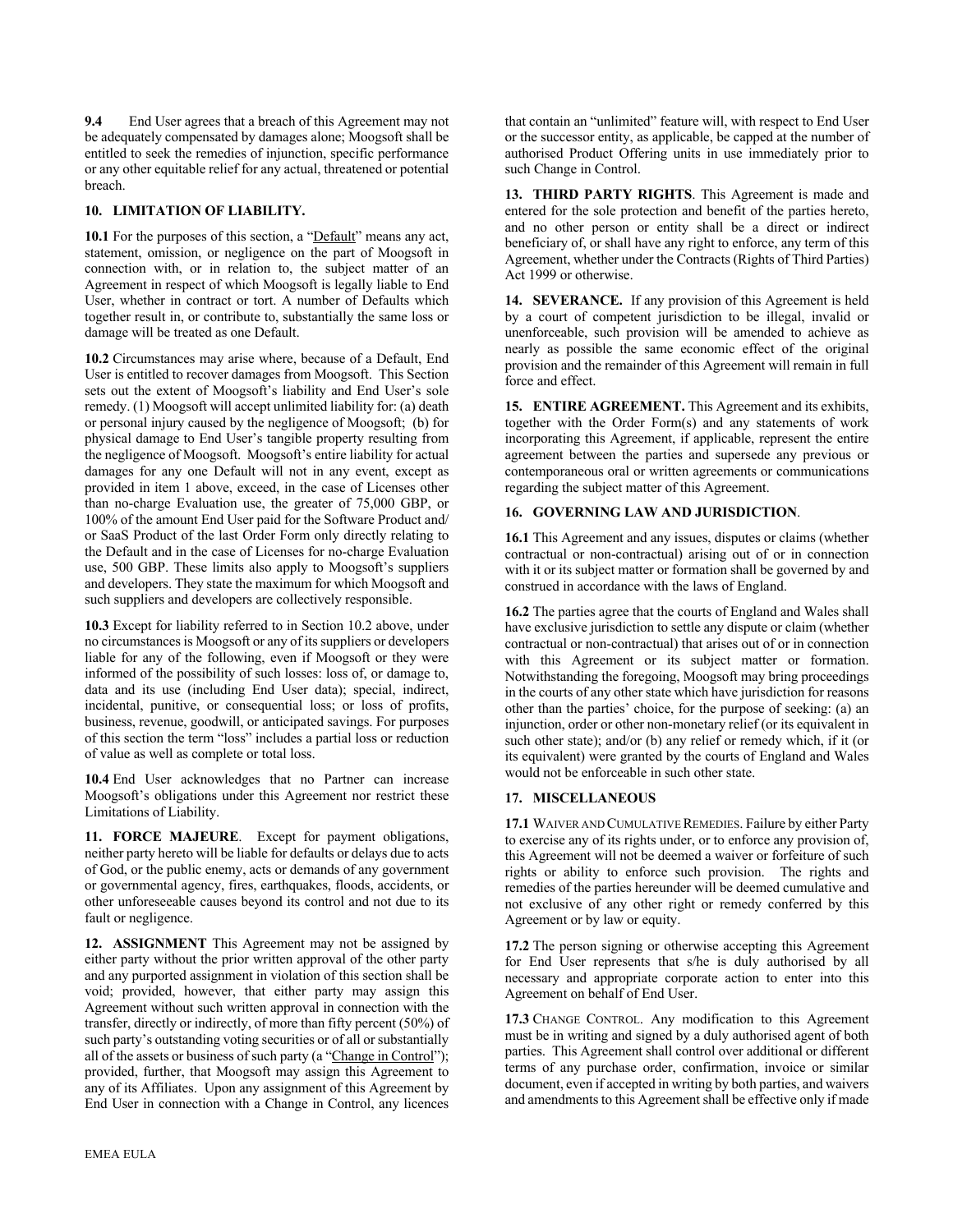by non-pre-printed agreements clearly understood by both parties to be an amendment or waiver to this Agreement.

**17.4** For purposes of this Agreement, "including" means "including without limitation."

**17.5** RELATIONSHIP OF THE PARTIES. No joint venture, partnership, employment, or agency relationship exists between the parties as a result of this Agreement or use of the Product Offering.

**17.6** End User allows Moogsoft to use End Users' name and logo in Moogsoft's company marketing materials for business purposes. Subject to a review process before completion, the End User agrees to (a) act as a reference site for Moogsoft, whereupon Moogsoft will co-ordinate with End User with respect to the timing of any related calls or site visits by third parties with the End User and (b) provide a testimonial and quote to Moogsoft for use in its marketing materials, including Moogsoft website and a news release by Moogsoft that End User is a Moogsoft customer.

**17.7** End User shall: (a) promptly provide such assistance, facilities, equipment, information and documents, and grant access to computer systems, software and premises, as Moogsoft may reasonably request from time to time in order to discharge its obligations under this Agreement; (b) take all reasonable precautions to protect the health and safety of Moogsoft's personnel, agents and sub-contractors while at the offices or facilities of the End User; (c) ensure that its employees and other independent contractors provide reasonable co-operation to Moogsoft in relation to the provision of the performance of this Agreement, and ensure that all such personnel shall have the requisite skill, qualification and experience to perform the tasks assigned to them; and (d) shall ensure the adequacy, integrity, security, virus checking and accuracy of the End User Data and its computer systems and shall operate all necessary back-up procedures to ensure the same are maintained in the event of loss for any reason.

**17.8** UK BRIBERY ACT**.** Each party agrees to comply with the UK Bribery Act. End User acknowledges and agrees that End User has not received, requested, been offered, agreed, paid or promised, any offer, promise or gift of any financial or other advantage from and to any person that would constitute a violation under the UK Bribery Act, or which would have influenced or secured any business or other advantage to Moogsoft.

17.9 NOTICES. Moogsoft may give notice to End User by electronic mail to End User's email address on record in End User's account information, or by written communication sent by first class mail or pre-paid post to End User's address on record in End User's account information. End User may give notice to Moogsoft at any time by any letter delivered by nationally recognized overnight delivery service or first class postage prepaid mail to Moogsoft at the following address: Moogsoft Limited, River Reach 31-35 High Street, Kingston Upon Thames, KT1 1LF, UK or such other address as may be notified in writing from time to time, Attn: Director of Finance, with a copy, which shall not constitute notice, to Director of Legal. Notice under this Agreement shall be deemed given when received, if personally delivered; when receipt is electronically confirmed, if transmitted by email; the day after it is sent, if sent for next day delivery by recognised overnight delivery service; and upon receipt, if sent by certified or registered mail, return receipt requested.